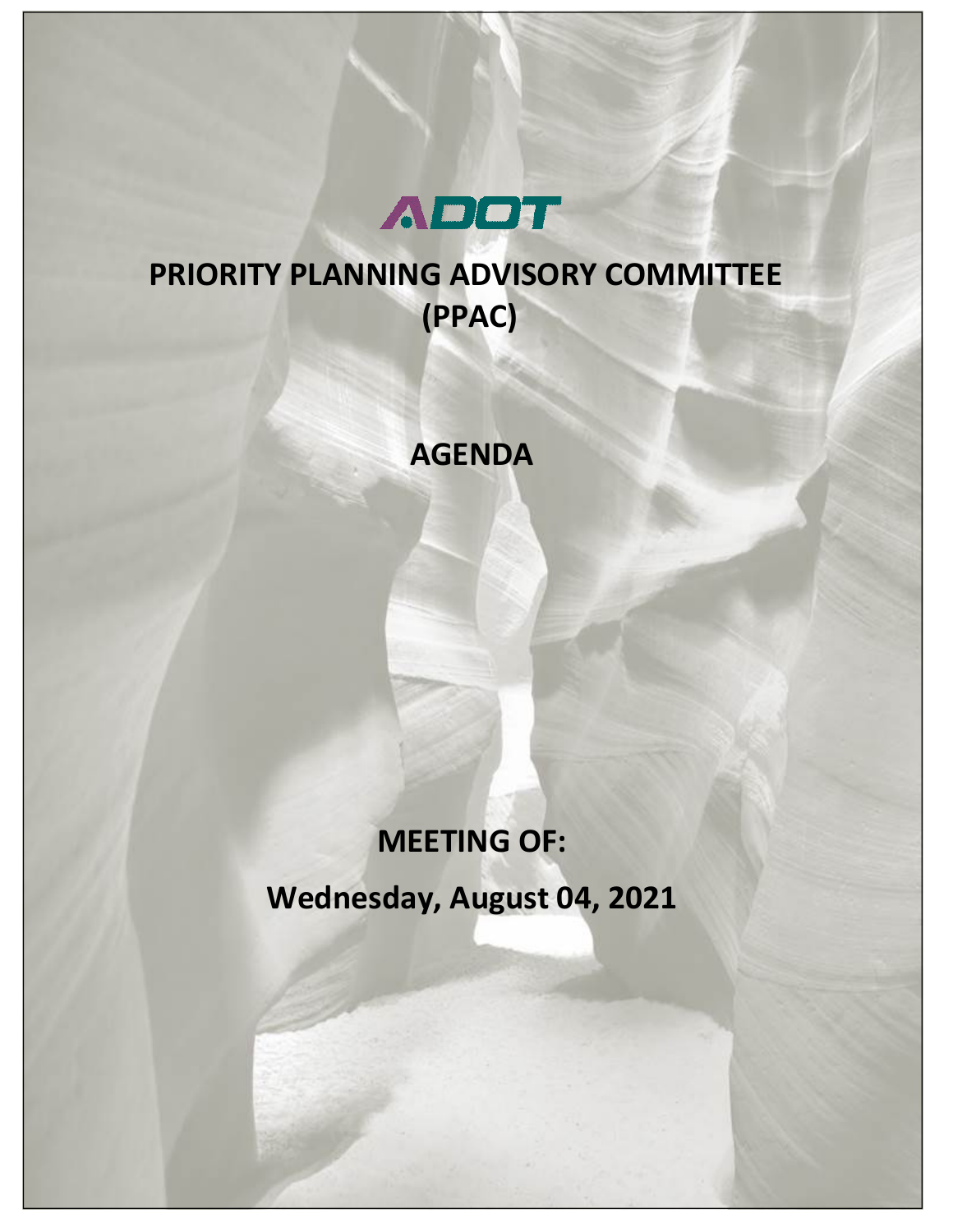#### **ARIZONA DEPARTMENT OF TRANSPORTATION MULTIMODAL PLANNING DIVISION OFFICE MEMO**

#### TO: PRIORITY PLANNING ADVISORY COMMITTEE MEMBERS

DALLAS HAMMIT KRISTINE WARD STEVE BOSCHEN BRENT CAIN CLEMENC LIGOCKI TIM LANE BARRY CROCKETT DON KRIZ

FROM: Chariman Gregory Byres

SUBJECT: PRIORITY PLANNING ADVISORY COMMITTEE MEETING (PPAC)

Pursuant to the A.R.S. 28-6951(B), the ADOT Director has appointed the members of the Priority Planning Advisory Committee (PPAC) to develop the Five Year Transportation Facilities Construction Program. This meeting is scheduled, pursuant to 28-6951(C4), to review the Program and make changes and schedule new projects into the adopted Five Year Transportation Facilities Construction Program.

Pursuant to Title VI of the Civil Rights Act of 1964, and the Americans with Disabilities Act (ADA), ADOT does not discriminate on the basis of race, color, national origin, age, sex or disability. Persons who require a reasonable accommodation based on language or disability should contact ADOT's Civil Rights Office at 602.712.8946 or at civilrightsoffice@azdot.gov. Requests should be made as early as possible to ensure the State has an opportunity to address the accommodation.

The meeting of the Arizona Department of Transportation, Priority Planning Advisory Committee (PPAC) will be held on Wednesday August 04, 2021 at 10:00AM in the Mary Peters Conference Room Located at 206 South 17th Avenue, Phoenix, AZ 85007.

| 1. Call to Order                                     | Chairman                       |  |  |  |  |  |
|------------------------------------------------------|--------------------------------|--|--|--|--|--|
| 2. Roll Call                                         | Information Only               |  |  |  |  |  |
| 3. Title VI the Civil Rights Act of 1964, as Amended | Information Only               |  |  |  |  |  |
| 4. Call to Audience                                  | Information Only               |  |  |  |  |  |
| 5. Approval of the Minutes                           | Discussion and Possible Action |  |  |  |  |  |
| 6. Program Monitoring Report                         | Information & Discussion       |  |  |  |  |  |

#### **AGENDA:**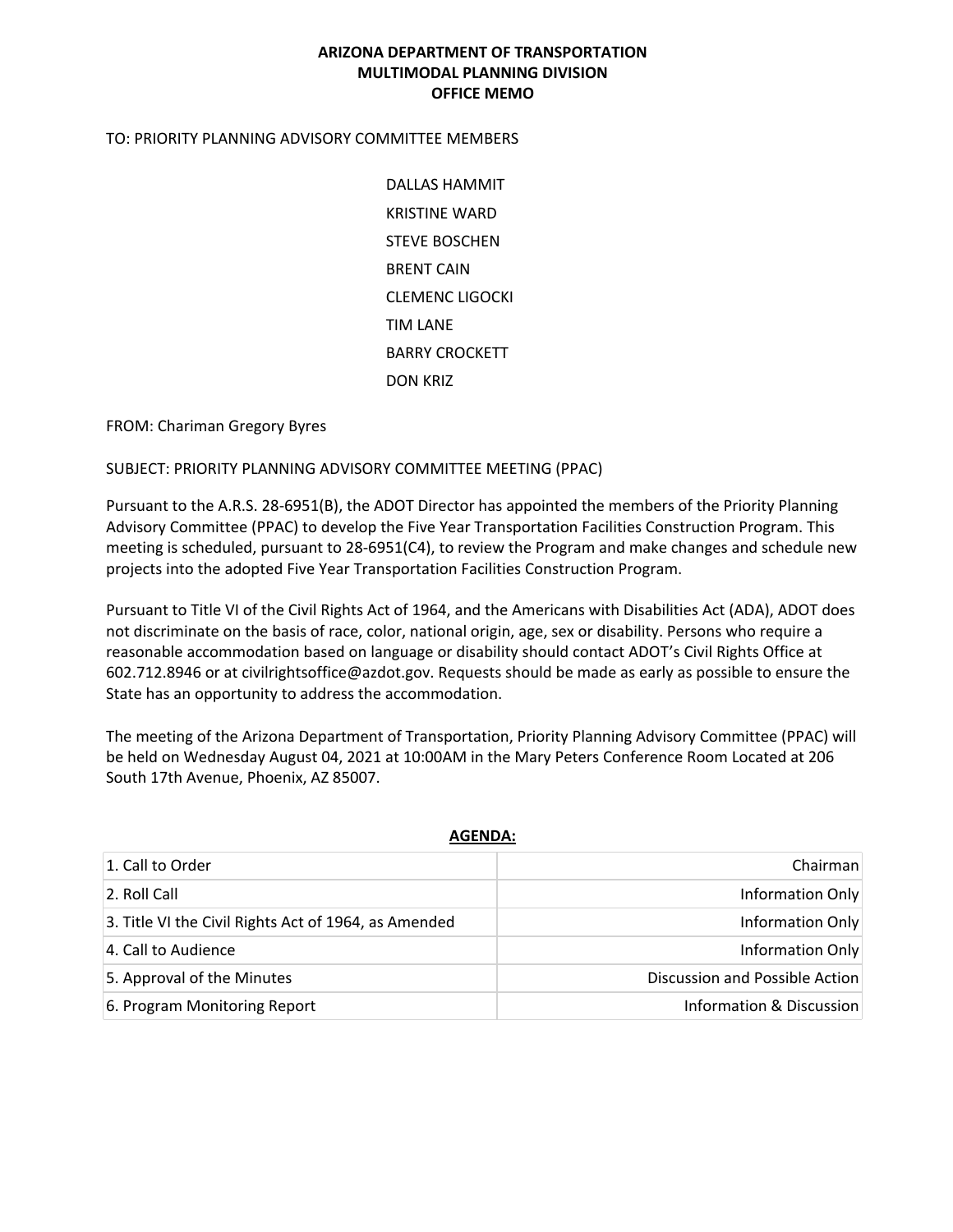#### **7. PPAC - PROJECT MODIFICATIONS AND NEW PROJECTS - DISCUSSION AND POSSIBLE ACTION**

| $7-1$ | Route & MP:                | 10 @ MP 219.0               |
|-------|----------------------------|-----------------------------|
|       | <b>Project Name:</b>       | WYMOLA - INA RD             |
|       | Type of Work:              | <b>INSTALL FIBER OPTICS</b> |
|       | County:                    | Pinal                       |
|       | District:                  | Southcentral                |
|       | Schedule:                  |                             |
|       | Project:                   | F043901D TIP#: 102706       |
|       | <b>Project Manager:</b>    | Jeffrey Davidson            |
|       | <b>Program Amount:</b>     | \$0                         |
|       | <b>New Program Amount:</b> | \$288,000                   |
|       | <b>Requested Action:</b>   | Establish new project       |